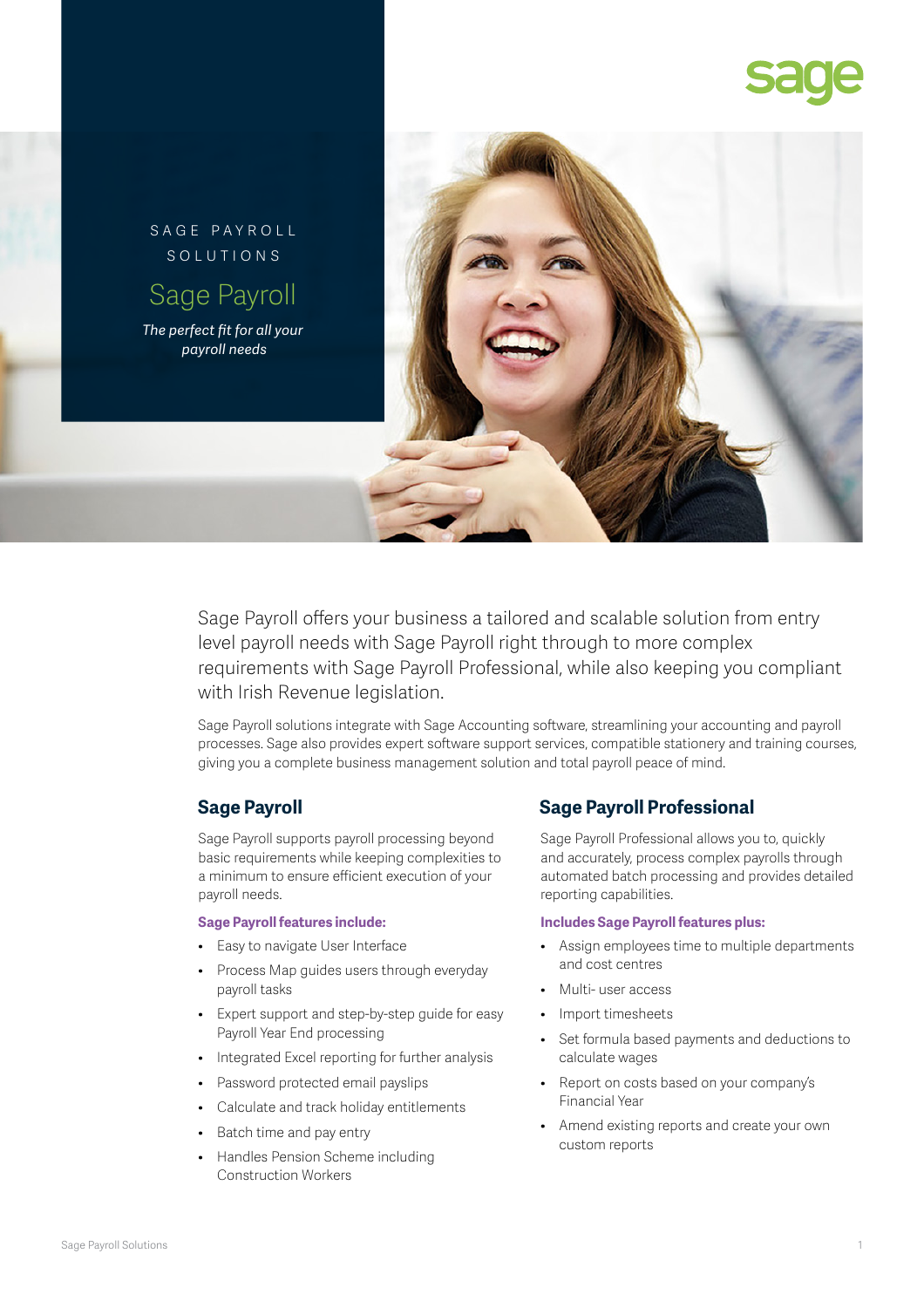# Key features of Sage Payroll Solutions

| <b>Feature</b>                          | <b>Description</b>                                                                                                                                                                                                                                       | <b>Sage Payroll</b>                                                                                  | <b>Sage Payroll Professional</b>                                                                                                                 |
|-----------------------------------------|----------------------------------------------------------------------------------------------------------------------------------------------------------------------------------------------------------------------------------------------------------|------------------------------------------------------------------------------------------------------|--------------------------------------------------------------------------------------------------------------------------------------------------|
| <b>Business Size</b>                    | Best Fit for Your Business Size                                                                                                                                                                                                                          | up to Unlimited Employees                                                                            | up to Unlimited Employees                                                                                                                        |
| Manage Multiple<br>Frequencies          | Run weekly, monthly, four weekly, fortnightly and<br>bimonthly payrolls                                                                                                                                                                                  | ✔ Also Quarterly                                                                                     | ✔ Also Quarterly                                                                                                                                 |
| ROS compatible                          | Submit Payroll request submissions directly via the<br>Revenue Online Service.                                                                                                                                                                           | ✔                                                                                                    | ✔                                                                                                                                                |
| PAYE, PRSI, USC & BIK<br>Calculations   | Updates issued regularly to all SageCover support<br>customers to ensure legislative compliance.                                                                                                                                                         |                                                                                                      | ✔                                                                                                                                                |
| Gross to Net & Net to<br>Gross          | Ability to choose the calculation method per<br>employee.                                                                                                                                                                                                | ✔                                                                                                    | ✔                                                                                                                                                |
| Pension & PRSA<br>calculations          | Calculate & record pension deductions and output<br>files to pension providers.                                                                                                                                                                          | ✔                                                                                                    | ✔                                                                                                                                                |
| Pay Run Process Map                     | User-friendly interactive screen to guide you<br>through completing common tasks step-by-step.                                                                                                                                                           |                                                                                                      | ✔                                                                                                                                                |
| Automatic Timesheets                    | Automatically post timesheets for employees who<br>receive the same pay each period.                                                                                                                                                                     | ◆ Process all employees or by<br>employee grouping (i.e. departments &<br>employee number sequences) | ◆ Process all employees or by<br>employee grouping (i.e. departments,<br>cost centres, location codes, job codes<br>& employee number sequences) |
| Batch Time & Pay Entry                  | Enter payments and deductions and view<br>calculations for a group of employees all on one<br>spreadsheet-style quick-entry screen.                                                                                                                      |                                                                                                      | ✔                                                                                                                                                |
| Timesheet Import                        | Enables you to import payment hours and values<br>into timesheets.                                                                                                                                                                                       |                                                                                                      | ✔                                                                                                                                                |
| Customisable Payments<br>and Deductions | Create the payments and deductions to suit<br>your own business and assign employees to the<br>relevant payments and deductions. Only the<br>payments and deductions which have values<br>against them for the pay period will appear on the<br>payslip. | Up to 20 Payments and 10<br>Deductions per company and per<br>employee.                              | ↓ Up to 99 Payments and 99<br>Deductions per company and per<br>employee.                                                                        |
| Formula Based Payments &<br>Deductions  | Specialty elements can be set to calculate based<br>on predefined formulas (Example: shift premiums<br>based on hours worked or complex bonuses)                                                                                                         |                                                                                                      |                                                                                                                                                  |
| Previewing payslips                     | Enables you to preview the payslip layout and<br>values during timesheet entry prior to processing.                                                                                                                                                      |                                                                                                      |                                                                                                                                                  |
| View and print historical<br>payslips   | Ability to view and print payslips from previous pay<br>periods.                                                                                                                                                                                         | ◆ Via Period Archive & also quickly<br>view while entering timesheets                                | ◆ Via Period Archive & also quickly<br>view while entering timesheets                                                                            |
| Irish Language Payslips                 | Ability to print payslips in Irish.                                                                                                                                                                                                                      |                                                                                                      | ✔                                                                                                                                                |
| Stationery available                    |                                                                                                                                                                                                                                                          | ✔                                                                                                    | ✔                                                                                                                                                |
| Plain Paper Payslip                     |                                                                                                                                                                                                                                                          |                                                                                                      |                                                                                                                                                  |
| Email Payslips                          | Send payslips to your employees by e-mail with<br>security password protection.                                                                                                                                                                          | ✔                                                                                                    | ✔                                                                                                                                                |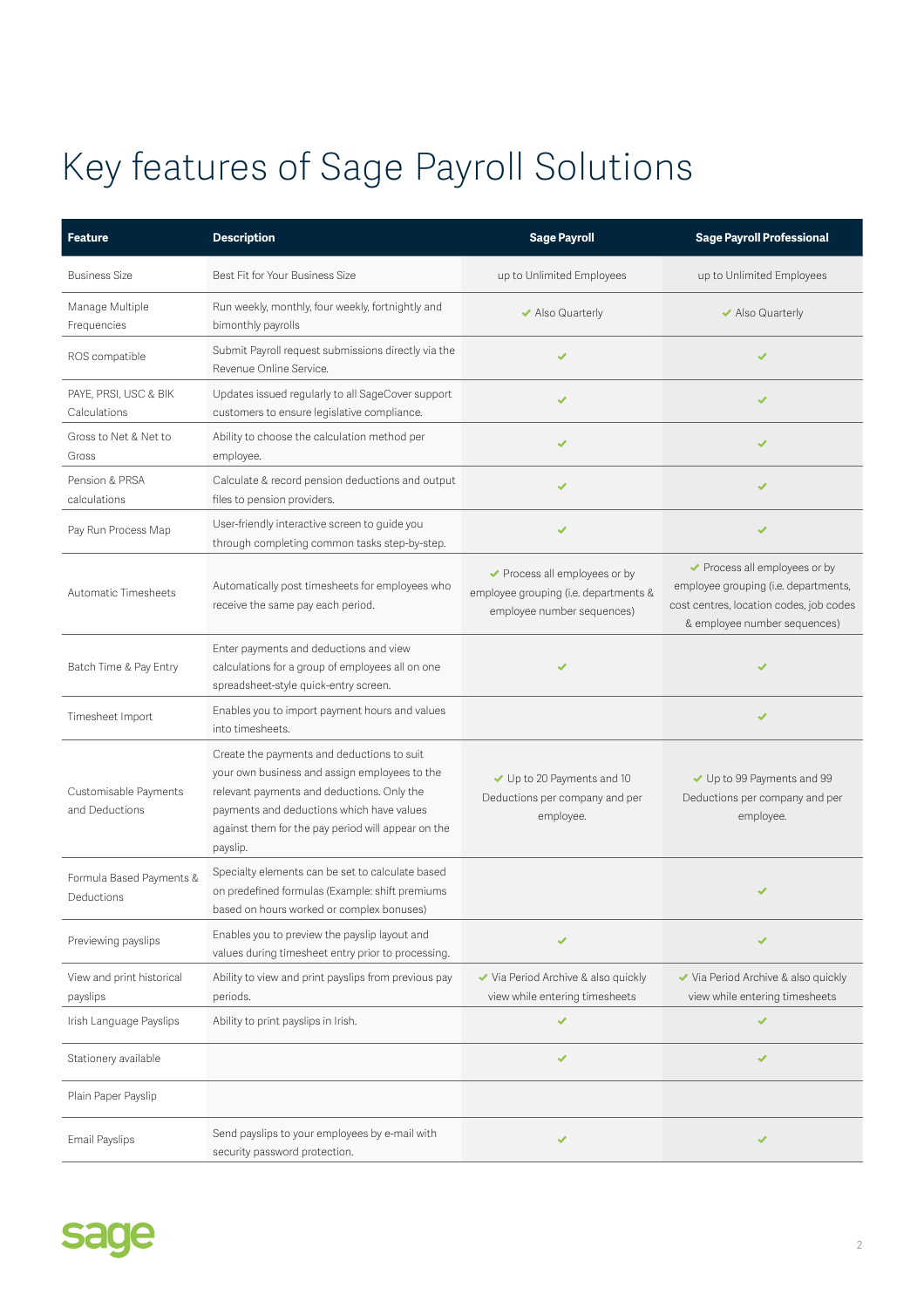| <b>Feature</b>                                                 | <b>Description</b>                                                                                                                                                                                                                                                | <b>Sage Payroll</b>                                                                                                     | <b>Sage Payroll Professional</b>                                                                                        |
|----------------------------------------------------------------|-------------------------------------------------------------------------------------------------------------------------------------------------------------------------------------------------------------------------------------------------------------------|-------------------------------------------------------------------------------------------------------------------------|-------------------------------------------------------------------------------------------------------------------------|
| Email Payslips in Irish                                        | Send payslips to your employees by e-mail in Irish                                                                                                                                                                                                                |                                                                                                                         |                                                                                                                         |
| Customisable Payslips                                          | Edit payslip layout as needed to include additional<br>information and/or to fit customised stationery.                                                                                                                                                           |                                                                                                                         |                                                                                                                         |
| Cost Centres                                                   | Assign employees to Cost Centres to group for<br>timesheet entry and reporting.                                                                                                                                                                                   |                                                                                                                         | ◆ Also cost employees via multiple<br>departments and cost centres                                                      |
| Departments                                                    | Assign employees to Departments to group for<br>timesheet entry and reporting.                                                                                                                                                                                    | ✔                                                                                                                       | ◆ Also cost employees through<br>multiple departments and cost centres                                                  |
| Job Costing                                                    | Assign employee's time to multiple Cost Centres &<br>Departments by hours and/or percentage of time<br>worked                                                                                                                                                     |                                                                                                                         |                                                                                                                         |
| Management Reporting                                           | Various pre-defined reports to provide summary<br>information on costs, absences, pensions etc                                                                                                                                                                    |                                                                                                                         | ◆ Additional reports such as<br>Departmental Time Analysis &<br>Timesheet Audit plus custom report<br>designer          |
| Laser and Dot Matrix<br>printing                               | Ability to print on both Laser and Dot Matrix<br>printers.                                                                                                                                                                                                        | ✔                                                                                                                       |                                                                                                                         |
| Excel Integration                                              | Save reports in Microsoft Excel format for further<br>analysis.                                                                                                                                                                                                   |                                                                                                                         | ✔                                                                                                                       |
| PDF Integration                                                | Save reports & payslips as PDFs.                                                                                                                                                                                                                                  | ✔                                                                                                                       | ✔                                                                                                                       |
| Customisable Reports                                           | Amend existing reports and create your own<br>reports with the Advance Report Writer utility                                                                                                                                                                      |                                                                                                                         | ✔                                                                                                                       |
| Central Statistics Office<br>Reporting Module                  | Record Employment Information and assign<br>categories to payments as defined by the Central<br>Statistics Office to assist with completion of the<br>Quarterly Earnings, Hours & Employment Costs<br>Survey (EHECS) and the National Employment<br>Survey (NES). |                                                                                                                         |                                                                                                                         |
| Supports 3 pay methods:<br>Credit Transfer, Cash and<br>Cheque | Choose the method by which you want to pay<br>each employee - directly into their bank account,<br>by cash or cheque.                                                                                                                                             |                                                                                                                         | ✔                                                                                                                       |
| Interim Credit transfer                                        |                                                                                                                                                                                                                                                                   |                                                                                                                         |                                                                                                                         |
| Split Nett Pay                                                 |                                                                                                                                                                                                                                                                   | ✔                                                                                                                       | ✔                                                                                                                       |
| Maintain Employee Bank<br>Details                              | Including BIC/ IBAN for SEPA legislation                                                                                                                                                                                                                          | Includes pre-set list of sort codes for<br>all Irish bank accounts.                                                     | Includes pre-set list of sort codes for<br>all Irish bank accounts.                                                     |
| Revenue Payroll notification                                   | Import Tax Credit information directly from<br>revenue to update employees' records, through<br>your ROS Certificate.                                                                                                                                             | ✔                                                                                                                       | ✔                                                                                                                       |
| Links to Accounting<br>Software                                | Ability to link your payroll software to your<br>accounting software.                                                                                                                                                                                             | ◆ Instant, Sage 50 & Sage 200<br>Note: Set up of Nominal link between<br>payroll and accounts software is<br>chargeable | ◆ Instant, Sage 50 & Sage 200<br>Note: Set up of Nominal link between<br>payroll and accounts software is<br>chargeable |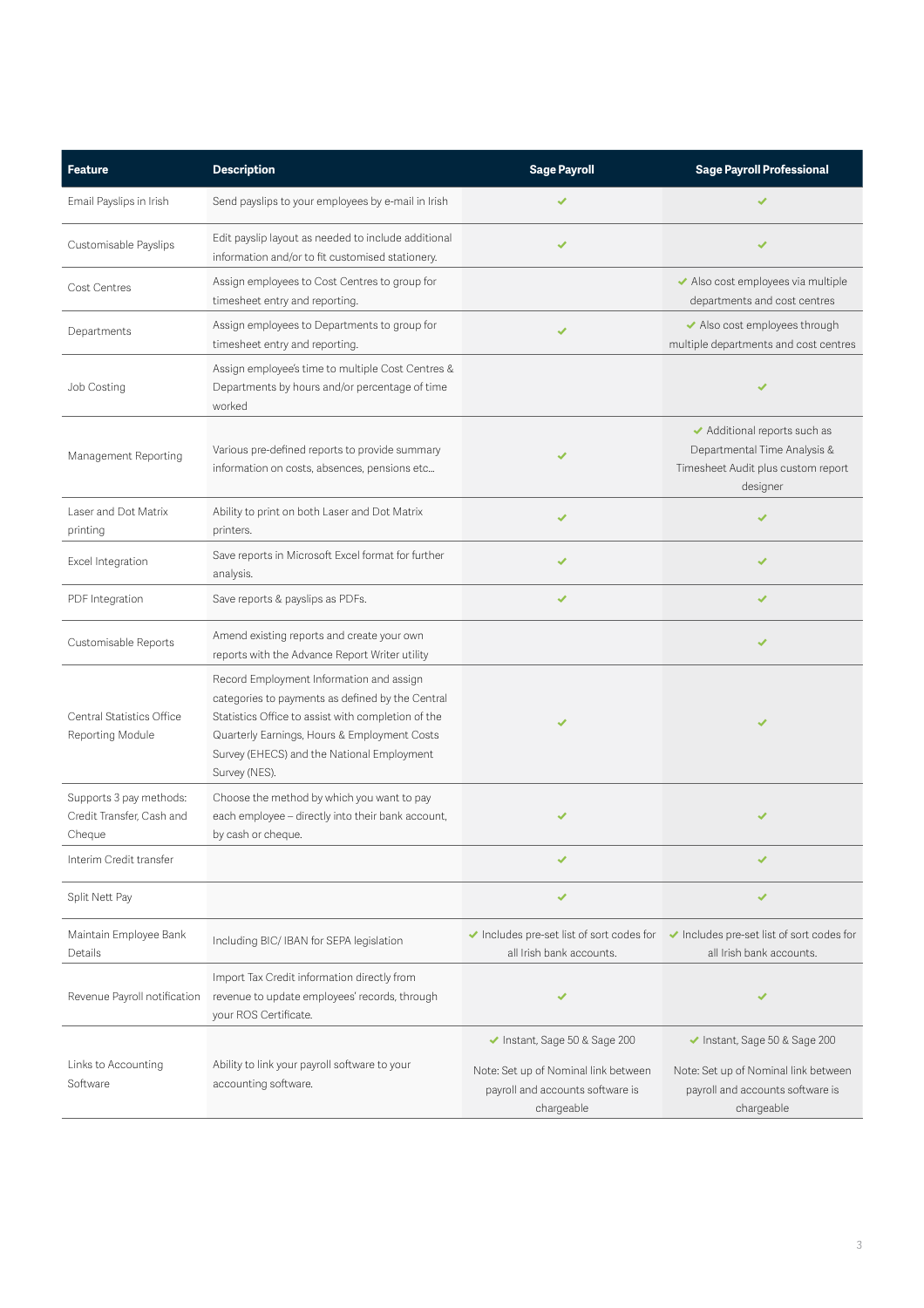| <b>Feature</b>                                | <b>Description</b>                                                                                                                                                                                                                    | <b>Sage Payroll</b>                                                                                                                                     | <b>Sage Payroll Professional</b>                                                                                                                        |
|-----------------------------------------------|---------------------------------------------------------------------------------------------------------------------------------------------------------------------------------------------------------------------------------------|---------------------------------------------------------------------------------------------------------------------------------------------------------|---------------------------------------------------------------------------------------------------------------------------------------------------------|
| Multi-company                                 | Ability to process payroll runs for multiple<br>companies.                                                                                                                                                                            | Micropay 5 company / burea                                                                                                                              | Additional Charge Applies                                                                                                                               |
| Security                                      | Password protected including Administration level<br>Access to protect sensitive payroll data.                                                                                                                                        | Set passwords for both Users and<br>Companies. Control access to specific<br>functions within companies for groups<br>of users or for individual users. | Set passwords for both Users and<br>Companies. Control access to specific<br>functions within companies for groups<br>of users or for individual users. |
| Period Archive                                | System automatically backs-up each period and<br>enables quick reverting to previous periods to view<br>details and print reports.                                                                                                    | ✔                                                                                                                                                       | ✔                                                                                                                                                       |
| <b>BIK Rollover</b>                           | Calculates the amount of BIK Tax and PRSI paid<br>on behalf of the employee which is to be recouped<br>from the employee's pay going forward.                                                                                         |                                                                                                                                                         |                                                                                                                                                         |
| <b>RSS Newsfeeds</b>                          | Receive prompts from within your software when<br>critical updates are available to download. Ensures<br>you're always on the latest version and current<br>legislation.                                                              | ✔                                                                                                                                                       | ✔                                                                                                                                                       |
| Help Menu                                     | Help menu with quick links to up-to-date and<br>relevant government publications relating to<br>employment legislation.                                                                                                               |                                                                                                                                                         | ✔                                                                                                                                                       |
| Automatic Updates                             | Ability to detect and download new version<br>updates                                                                                                                                                                                 |                                                                                                                                                         | ✔                                                                                                                                                       |
| Global Salary/Rate Update                     | Modify wage rates for a group or sequence of<br>employee's or set Hourly Rates                                                                                                                                                        | ✔                                                                                                                                                       | ✔                                                                                                                                                       |
| Company Notepad &<br>Reminders                | Set one-off and/or recurring reminders which can<br>also be set to automatically include a note on<br>employee's payslips                                                                                                             |                                                                                                                                                         | ✔                                                                                                                                                       |
| Employee Photo                                | Attached a photo to individual employee details.                                                                                                                                                                                      | ✔                                                                                                                                                       | ✔                                                                                                                                                       |
| <b>Employee Profiles</b>                      | Group a set of common payments and eductions<br>applicable to particular groups of employees and<br>save time by assigning new employees to the<br>relevant profile.                                                                  |                                                                                                                                                         | ✔                                                                                                                                                       |
| Financial Year Management                     | If your Financial Year does not coincide with<br>the payroll year (i.e. January to December) you<br>have the ability to report on costs based on your<br>company's financial year instead.                                            |                                                                                                                                                         |                                                                                                                                                         |
| Duplicate PPS No. Check                       | The duplicate pps no. check will ensure an<br>employee is not duplicated in the system                                                                                                                                                |                                                                                                                                                         |                                                                                                                                                         |
| Licence Manager View                          | Ability to view all licences and associated<br>companies in a user friendly view                                                                                                                                                      | ✔                                                                                                                                                       | ✔                                                                                                                                                       |
| Holiday Manager                               | Calculate holiday entitlement & holiday pay based<br>on days and/or hours worked and holidays taken.<br>Includes three calculation methods: % of hours<br>work, standard entitlement and 1/3 of a working<br>week per calendar month. |                                                                                                                                                         |                                                                                                                                                         |
| <b>Construction Workers</b><br>Pension Scheme | Assign employees to correct CWPS Categories &<br>Rates and output CWPS approved files for online<br>submission.                                                                                                                       |                                                                                                                                                         |                                                                                                                                                         |